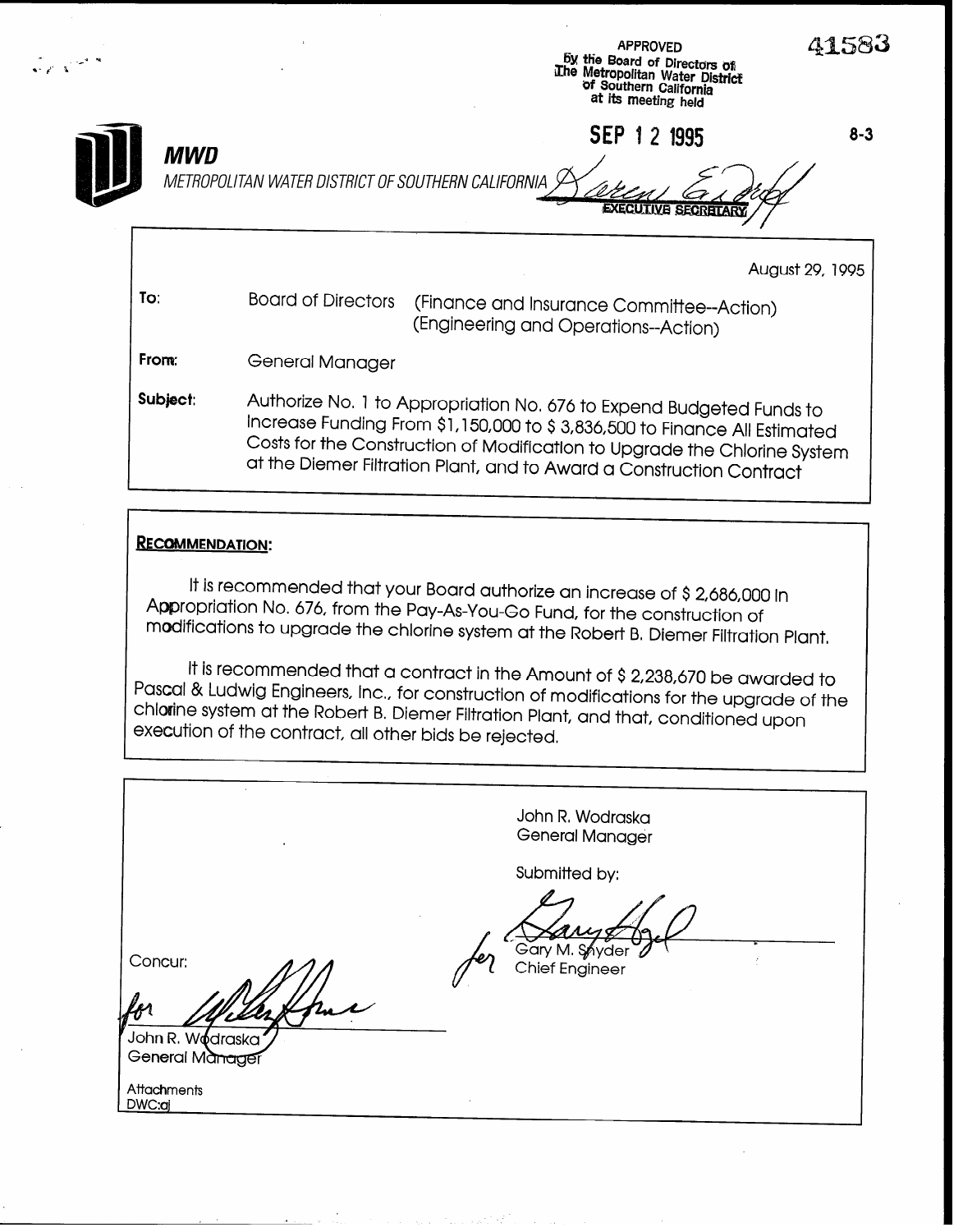#### **BRIEF DESCRIPTION:**

In March 1994, your Board approved Appropriation No. 676 in the amount of \$1,150,000 to finance design and all estimated costs in advance of award of a construction contract for modifications to upgrade the chlorine system at the Diemer filtration plant,

.--

Five bids were received and opened under Specifications No, 1337, as amended, for the construction of Diemer plant modifications, These bids are shown in the Abstract of Bids on Attachment B.. The low bid of Pascal & Ludwig Engineers, Inc, in the amount of \$2,238,670 complies with the requirements of the specifications, is \$135,040 below the next lowest bid, and is \$623,600 above the Engineer's Estimate, The lower Engineer's Estimate is due to the mechanical equipment and piping required for the pipe gallery, and the difficulty of placing and installation being greater than initially estimated by Metropolitan,

A \$ 2,686,OOO increase in Appropriation No, 676 is required to finance all remaining costs for the construction of modifications to upgrade the chlorine system at the Diemer filtration plant. A breakdown of all estimated costs is contained in the Financial Statement on Attachment A<sup>®</sup> .

| <b>CONTRACT TYPE</b>         | and a search and any<br><b>FUNDING</b>             | <b>TYPE OF COMPETITION</b>        |
|------------------------------|----------------------------------------------------|-----------------------------------|
| New                          | М<br>CAPITAL                                       |                                   |
| AMENDED                      | $\Box$ O & M                                       | M<br>SPEC NO. 1337                |
| <b>CONTRACT FORM</b>         | de ministro de la espacial<br><b>BUDGET STATUS</b> | <b>COMPETITIVE BIDDING</b><br>lV. |
| LEASE                        | <b>M</b> FY 95/96 AMT \$2,600,000                  | <b>NEGOTIATED CONTRACT</b>        |
| <b>PROFESSIONAL SERVICES</b> | OUT-YEAR AMT \$ 868,200<br>⋈                       |                                   |
| CONSTRUCTION                 | NON-BUDGET AMT                                     |                                   |
|                              |                                                    |                                   |

#### PURPOSE/BACKGROUND:

The Robert B, Diemer Filtration Plant has a hydraulic capacity of 710 million gallons per day (mgd). However, the plant is only capable of delivering 520 mgd due to limitations on the chemical feed systems, washwater reclamation plant and domestic water pumps. Metropolitan began a program to upgrade the Diemer plant in 1987, completing the enlargement of the washwater reclamation plant in late 1992, Work to upgrade the chemical feed and chlorine systems, and replace the domestic water pumps commenced in mid-1993,

Expansion of the chlorine system is a key component required to achieve the 710 mgd capacity, Updating the chlorine system will also enhance personnel safety by diminishing the potentiality of an accidental chlorine release,

> 역 : LBC 10 Little - Begalt 10 10 Hitle L -': \_. I. '1 ,

 $\ddot{\phantom{0}}$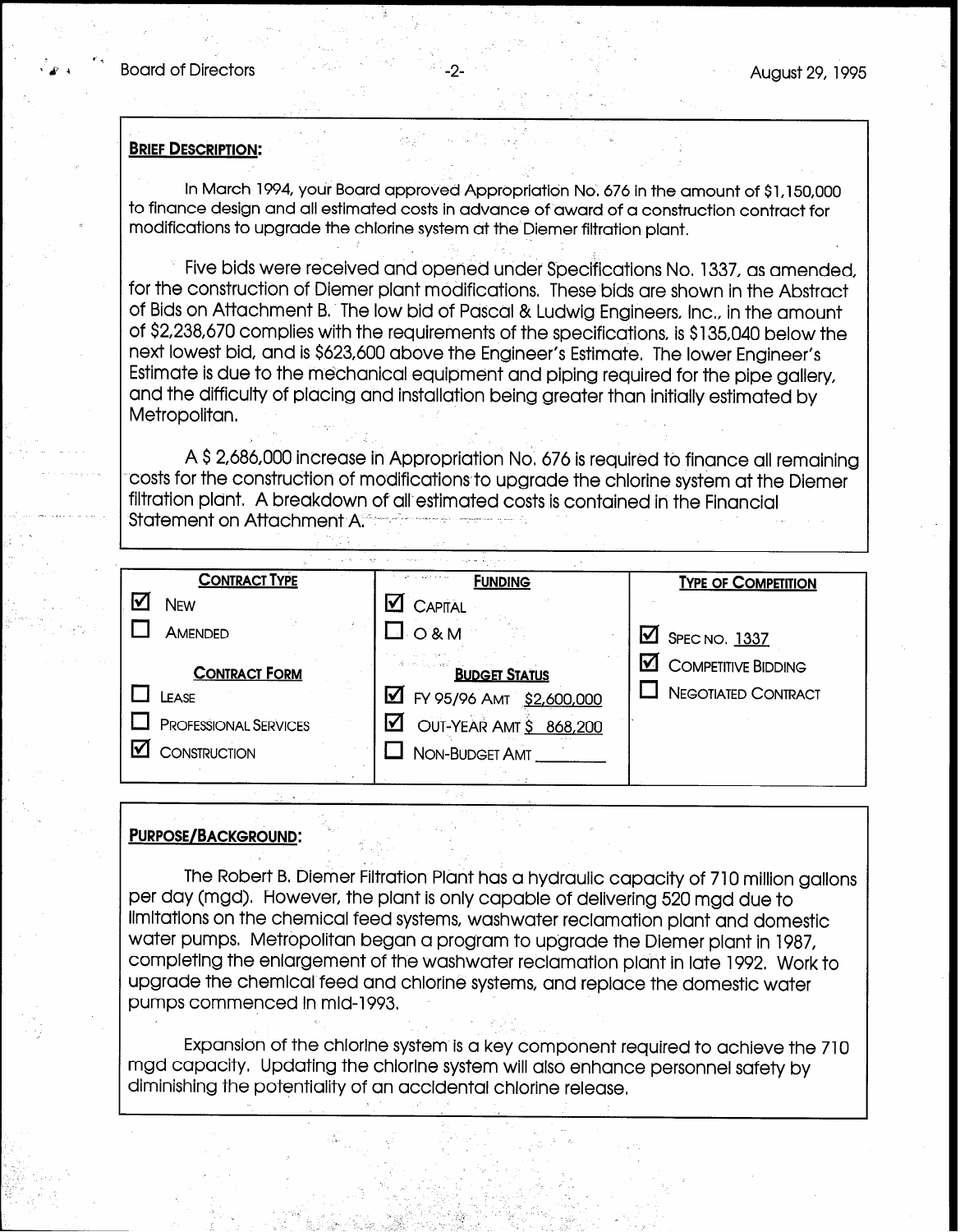#### ACTIONS & MILESTONE

Final Design and specifications were completed in May 1995, advertised on May 30, and bids opened on August 23, 1995, Notice to proceed for construction is scheduled to be issued in mid-October 1995, and construction is expected to be completed in late 1996,

### MBE/WBE:

The specifications, as amended, established certified Minority-Owned Business Enterprise (MBE) and Women-Owned Business Enterprise (WBE) participation goals of 17 percent MBE and 6 percent WBE, The specifications also provided that a bidder who does not meet the indicated participation goals must submit documentation of good faith effort to meet such goals. Pascal & Ludwig Engineers, Inc., is the low bidder and has committed to achieve a certified 18 percent MBE and 8 percent WBE participation, Their documentation was reviewed by the Office of Diversity, Legal Department, and Engineering Division and was deemed meeting the criteria set forth in the specifications and is accepted. The MBE and WBE subcontractors are listed in Attachment C,

#### CEQA COMPLIANCE /ENVIRONMENTAL DOCUMENTATION:

The proposed project is categorically exempt from the provisions of the California Environmental Quality Act because it consists of modifications of existing facilities to meet current standards of public health and safety, involving no expansion of use beyond that previously existing. (State CEQA Guidelines Section 15301).

|                                                                               | <b>EVALUATION CRITERIA</b>                                                                                                                    |
|-------------------------------------------------------------------------------|-----------------------------------------------------------------------------------------------------------------------------------------------|
| <b>NUMBER OF BIDDERS</b>                                                      | LOW BID THAT MEETS THE REQUIREMENTS OF THE SPECIFICATIONS.<br><b>BIDDERS QUALIFICATIONS AND MBE/WBE PARTICIPATION ARE ALSO</b><br>CONSIDERED. |
| NUMBER OF CONTRACTORS<br>REQUESTING PLANS 50<br>$\Delta$ BIDS SUBMITTED $-$ 5 | <b>CONTRACTUAL DETAILS</b><br><b>M ANTICIPATED DURATION 220 DAYS</b><br>HOURLY RATES<br>PREVAILING WAGE RATES WILL APPLY                      |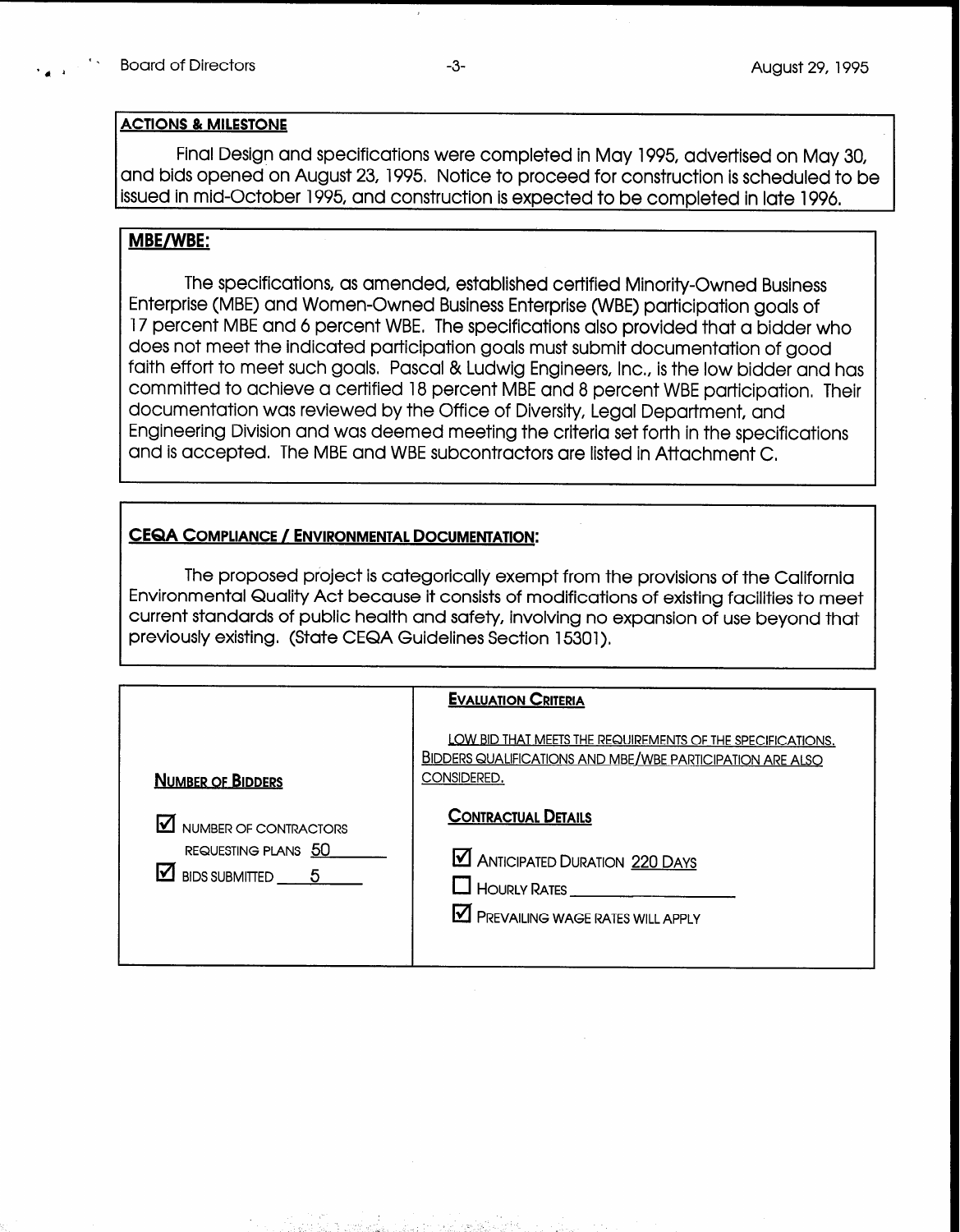## Attachment A

#### FINANCIAL STATEMENT

 $\omega = \sqrt{8} \sqrt{2} \sqrt{8}$ 

 $\sim 10^{-10}$ 

\

3d, \* '

## (Capital Program No, 5-6760-31)

The total estimated cost breakdown for initial funding and Authorization No. 1 to Appropriation No. 676 is as follows:

|                                                                                                                                                                                                                                                           |                    |              | Initial<br><b>Funding</b>                          | Authorization<br>No. 1                                                     |
|-----------------------------------------------------------------------------------------------------------------------------------------------------------------------------------------------------------------------------------------------------------|--------------------|--------------|----------------------------------------------------|----------------------------------------------------------------------------|
| Construction Specifications No. 1337 Low<br>Bid Received Aug. 23 1995                                                                                                                                                                                     |                    | $\mathsf{S}$ | $\overline{0}$                                     | \$2,238,670                                                                |
| Labor:<br>Engineering Design and                                                                                                                                                                                                                          |                    |              |                                                    |                                                                            |
| <b>Specifications</b><br><b>Contract Administration</b><br><b>Field/Fabrication Inspection</b><br>Survey, Soils & Concrete and Corrosion<br><b>Operations Control Systems</b><br>District Forces Testing & Start-up<br><b>Water Quality/Environmental</b> |                    | $\mathsf{S}$ | 300,000<br>0<br>0<br>5,000<br>10,000<br>0<br>5,000 | \$.<br>410,000<br>28,000<br>125,000<br>19,000<br>43,000<br>72,500<br>3,000 |
|                                                                                                                                                                                                                                                           | <b>Total Labor</b> | \$           | 320,000                                            | \$<br>700,500                                                              |
| <b>Materials &amp; Supplies</b><br><b>Incidental Expenses</b><br><b>Equipment Use/Rental</b><br><b>Administrative Overhead</b><br>Contingency                                                                                                             |                    | $\mathsf{S}$ | 500,000<br>5,000<br>5,000<br>176,500<br>143,500    | \$<br>0<br>5,000<br>5,000<br>386,500<br>500,330                            |
|                                                                                                                                                                                                                                                           | Total              | S            | 1.150,000                                          | \$<br>3,836,000                                                            |
| Projected Expenditure of Funds:                                                                                                                                                                                                                           |                    |              |                                                    |                                                                            |
| Through Fiscal Year 1993-94<br>Fiscal Year 1994-95<br>Fiscal Year 1995-96<br>Fiscal Year 1996-97                                                                                                                                                          |                    |              |                                                    | $\mathsf{S}$<br>220,000<br>630,000<br>2,890,000<br>96,000                  |
|                                                                                                                                                                                                                                                           | Total              |              |                                                    | \$<br>3,836,000                                                            |
| Source of Funds: Pay-As-You-Go Fund                                                                                                                                                                                                                       |                    |              |                                                    |                                                                            |
| Capital Program Estimate For FY 1995-96                                                                                                                                                                                                                   |                    |              |                                                    | 4,092,000<br>S.                                                            |
| Class:<br>One-- Project is directly related to the delivery of water.                                                                                                                                                                                     |                    |              |                                                    |                                                                            |

Project Benefit: Will increase the hydraulic capacity of the Diemer filtration plant to 7 10 mgd, allowing Metropolitan to better service member agencies, and provide enhanced chlorine safety at the facility,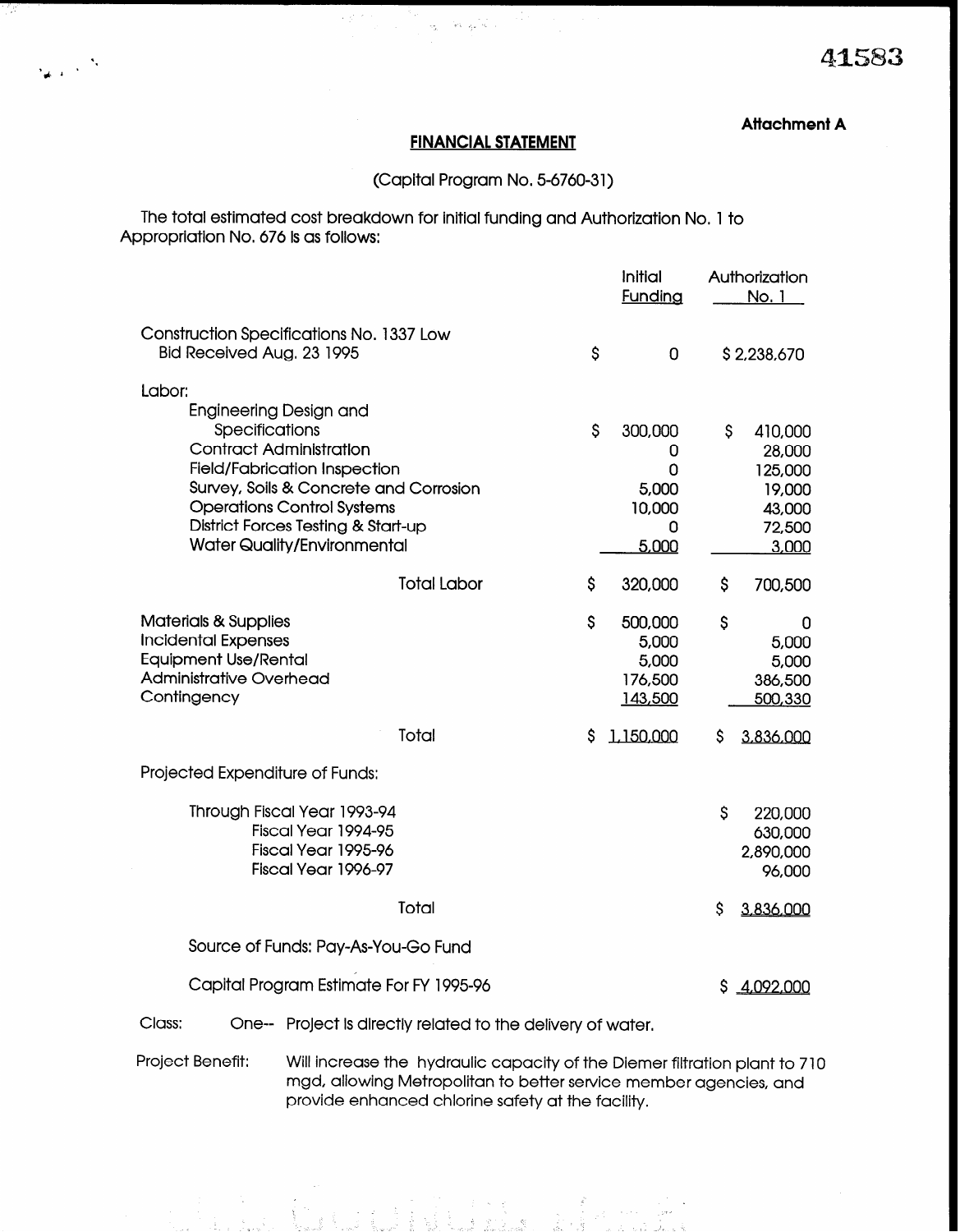#### Attachment B

# The Metropolitan Wafer District of Southern California

# ABSTRACT OF BIDS RECEIVED AUGUST 23,1995 AT 2:00 P.M.' Specifications No. 1337, as Amended Robert B. Diemer Filtration Plant Chlorine System Expansion/Relocation

This project consists of a new chlorine building, piping for liquid chlorine lines, chlorine gas vacuum lines, chlorine solution lines, general piping, sitework, mechanical equipment, electrical work, and appurtenant work, The work is to be completed within 220 working days after contractor receives the Notice to Proceed,

Engineer's Estimate: \$ 1.615.000

| <b>Bidder &amp; Location</b>                         | Item 1<br><b>Mobilization</b> | Item <sub>2</sub><br><b>Construction</b> | <b>Total</b><br>items $1 \,$ \$2 |
|------------------------------------------------------|-------------------------------|------------------------------------------|----------------------------------|
| <b>Pasca &amp; Ludwig Engineers</b><br>Ontario, CA   | \$20,000                      | \$2,218,670                              | \$2,238,670                      |
| <b>Kiewit Pacific Co.</b><br>Santa Fe Springs, CA    | \$20,000                      | \$2,353,710                              | \$2,373,710                      |
| SW Industrial, Inc.<br>Encino, CA                    | \$20,000                      | \$2,437,000                              | \$2,457,000                      |
| Shirley Bros., Inc.<br>Pasadena, CA                  | \$20,000                      | \$2,477,000                              | \$2,497,000                      |
| <b>Marelich Mechanical Co., Inc.</b><br>Torrance, CA | \$20,000                      | \$2,528,781                              | 2,548,781<br>S.                  |